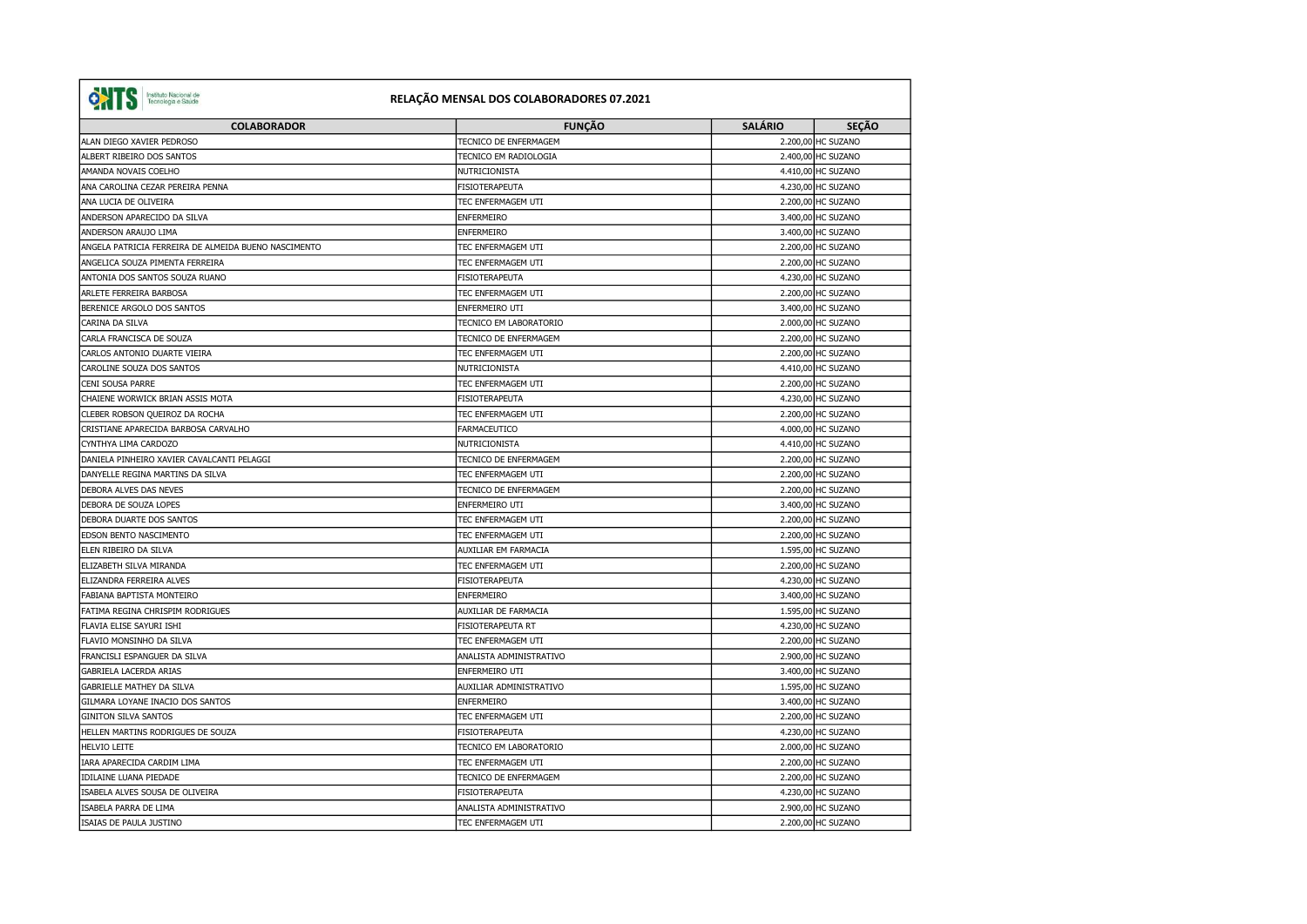| ISIS CRISTINA DA CRUZ DUARTE                    | AUXILIAR ADMINISTRATIVO     | 1.595,00 HC SUZANO |
|-------------------------------------------------|-----------------------------|--------------------|
| JAINETE ARAUJO DE SOUSA                         | TEC ENFERMAGEM UTI          | 2.200,00 HC SUZANO |
| JANAINA DE JESUS RODRIGUES FREITAS              | TEC ENFERMAGEM UTI          | 2.200,00 HC SUZANO |
| JAQUELINE APARECIDA DE OLIVEIRA GAMITO          | <b>FISIOTERAPEUTA</b>       | 4.230,00 HC SUZANO |
| jazon luiz de lima da silva                     | SUPERVISOR DE ENFERMAGEM    | 4.200,00 HC SUZANO |
| JENNIFER RIBEIRO FERREIRA                       | TEC ENFERMAGEM UTI          | 2.200,00 HC SUZANO |
| JHENEFFER ALEXSANDRA DO SOCORRO CARVALHO SANTOS | NUTRICIONISTA               | 4.900,00 HC SUZANO |
| JOELMA RODRIGUES DA SILVA                       | TECNICO DE ENFERMAGEM       | 2.200,00 HC SUZANO |
| JONATA PETRICA DE ALMEIDA                       | TEC ENFERMAGEM UTI          | 2.200,00 HC SUZANO |
| JOSE CARLOS JESUS LUCAS                         | <b>FISIOTERAPEUTA</b>       | 4.230,00 HC SUZANO |
| ijose elson vieira da rocha                     | <b>ENFERMEIRO</b>           | 3.400,00 HC SUZANO |
| JULIANA DOS SANTOS NUNES RIBEIRO                | <b>FONOAUDIOLOGO</b>        | 4.500,00 HC SUZANO |
| JULIANA FENICH MACHADO DE OLIVEIRA              | TEC ENFERMAGEM UTI          | 2.200,00 HC SUZANO |
| JULIANA VALENTIM DE SOUSA SANTANA               | TEC ENFERMAGEM UTI          | 2.200,00 HC SUZANO |
| JULIANO RODRIGUES DOS SANTOS                    | TECNICO EM RADIOLOGIA       | 2.400,00 HC SUZANO |
| KAROLINE DE MELO CRUZ                           | <b>FISIOTERAPEUTA</b>       | 4.230,00 HC SUZANO |
| KATIA CRISTIANE MARTINS                         | <b>AUXILIAR DE FARMACIA</b> | 1.595,00 HC SUZANO |
| KELLY CRISTINA CIPRIANO MARIA                   | TEC ENFERMAGEM UTI          | 2.200,00 HC SUZANO |
| KELLY CRISTINA DA SILVA                         | <b>ENFERMEIRO UTI</b>       | 3.400,00 HC SUZANO |
| LAIS MARA CORREA                                | TEC ENFERMAGEM UTI          | 2.200,00 HC SUZANO |
| LAURA DE SOUZA DA FONSECA CETRA                 | enfermeiro uti              | 3.400,00 HC SUZANO |
| LEIDIANE DA SILVA EVARISTO                      | <b>ENFERMEIRO UTI</b>       | 3.400,00 HC SUZANO |
| LEONARDO ALVES DE LIMA                          | <b>AUXILIAR FATURAMENTO</b> | 1.595,00 HC SUZANO |
| LEONOR RODRIGUES DA SILVA                       | TEC ENFERMAGEM UTI          | 2.200,00 HC SUZANO |
| LILIAM APARECIDA MORAES DOS SANTOS              | TEC ENFERMAGEM UTI          | 2.200,00 HC SUZANO |
| LILIAN GOUVEIA                                  | TECNICO DE ENFERMAGEM       | 2.200,00 HC SUZANO |
| LUCAS GABRIEL BARROS PINHEIRO                   | <b>ENFERMEIRO UTI</b>       | 3.400,00 HC SUZANO |
| LUCIENE ASSIS DA SILVA GOMES                    | TECNICO DE ENFERMAGEM       | 2.200,00 HC SUZANO |
| LUCIENE DOS REIS SILVA                          | TEC ENFERMAGEM UTI          | 2.200,00 HC SUZANO |
| MARCELO GONCALVES DE OLIVEIRA                   | TEC ENFERMAGEM UTI          | 2.200,00 HC SUZANO |
| MARCIA PRADO DE SOUZA                           | TEC ENFERMAGEM UTI          | 2.200,00 HC SUZANO |
| MARCO ANTONIO BELAN LOPES PINHEIRO              | AUXILIAR ADMINISTRATIVO     | 1.595,00 HC SUZANO |
| MARCO ANTONIO MACIEL DA FONSECA                 | TEC ENFERMAGEM UTI          | 2.200,00 HC SUZANO |
| MARIA EDUARDA LEITE DA SILVA                    | TEC ENFERMAGEM UTI          | 2.200,00 HC SUZANO |
| MARINES REIS DA SILVA                           | TEC ENFERMAGEM UTI          | 2.200,00 HC SUZANO |
| MATHEUS ALEXANDRE CARVALHO DA SILVA             | ANALISTA ADMINISTRATIVO     | 2.900,00 HC SUZANO |
| MICHELLI PEDROSO PANNUCI                        | TEC ENFERMAGEM UTI          | 2.200,00 HC SUZANO |
| NATANE PRADO DE MORAIS                          | TEC ENFERMAGEM UTI          | 2.200,00 HC SUZANO |
| NAYANNA DA SILVA TRANQUILLO                     | NUTRICIONISTA               | 4.410,00 HC SUZANO |
| NEREIDE DOS SANTOS                              | TEC ENFERMAGEM UTI          | 2.200,00 HC SUZANO |
| PABLO ALEX SANDRO RESENDE                       | TECNICO EM RADIOLOGIA       | 2.400,00 HC SUZANO |
| PAMELLA RODRIGUES DE SOUZA SILVA                | ANALISTA ADMINISTRATIVO     | 2.900,00 HC SUZANO |
| RAFAEL PAVAO RODRIGUES SOUSA                    | TEC ENFERMAGEM UTI          | 2.200,00 HC SUZANO |
| REGINA CELIA SILVEIRA DE SOUZA FRANCISCO        | TECNICO EM LABORATORIO      | 2.000,00 HC SUZANO |
| RENATA CORREA DA SILVA                          | TEC ENFERMAGEM UTI          | 2.200,00 HC SUZANO |
| RENATA SILVA FERREIRA                           | AUXILIAR ADMINISTRATIVO     | 1.595,00 HC SUZANO |
| ROBERTA TRINDADE OLIVEIRA                       | TEC ENFERMAGEM UTI          | 2.200,00 HC SUZANO |
| RODRIGO ALVES DA SILVA                          | AUXILIAR EM FARMACIA        | 1.595,00 HC SUZANO |
| RODRIGO FIRMINO ROMAO                           | <b>ENFERMEIRO UTI</b>       | 3.400,00 HC SUZANO |
| ROSANA MARIA CRUZ                               | TEC ENFERMAGEM UTI          | 2.200,00 HC SUZANO |